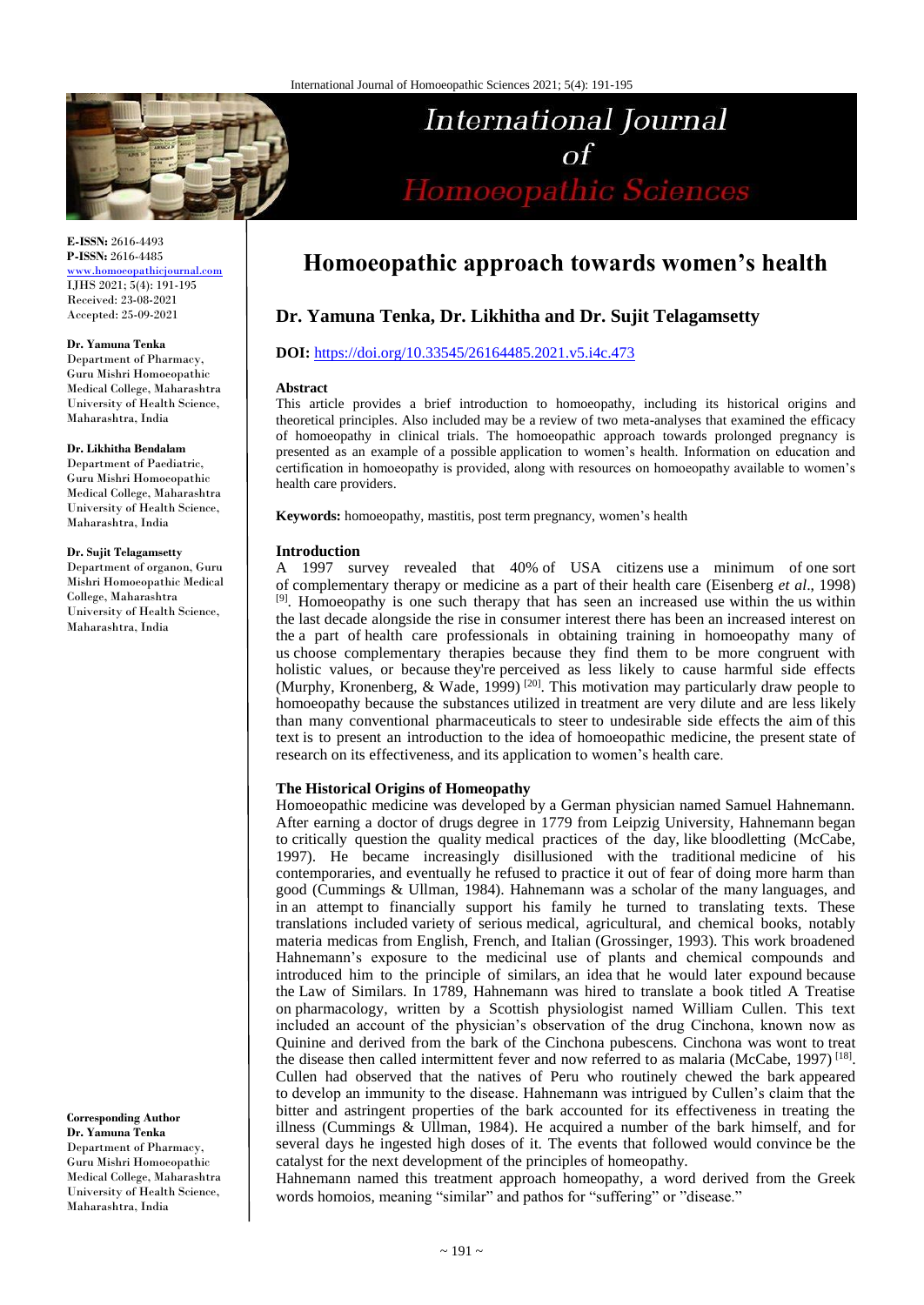## **The Law of Similars**

Hahnemann discovered that Cinchona temporarily induced symptoms like facial flushing, heart palpitations, and a quickened pulse that are typically related to malaria (Cummings & Ullman, 1984) [7]. He wrote, "Chinchona bark which is employed as a remedy for intermittent fever, acts because it can produce symptoms almost like those of intermittent fever in healthy people" (McCabe, 1997)<sup>[18]</sup>. With this observation made and articulated, Hahnemann had begun to advance what he would call the Law of Similars. Hahnemann studied records of accidental poisonings with commonly used medicines of the time, like mercury and arsenic. He discovered that in large amounts these medicines caused symptoms almost like those of the illnesses that they were wont to cure (Cummings & Ullman, 1984) [7]. These early observations formed the idea of the concept "let like be cured with likes" or what became referred to as the Law of Similars. In essence, Hahnemann asserted that substances given in small doses stimulated the organism to heal that which they cause in overdose. Hahnemann named this treatment approach homoeopathy, a word derived from the Greek words homoios meaning similar and pathos for suffering or disease. The law of similars wasn't an ingenious idea, and although it's not utilized in contemporary mainstream medicine, parallel practices exist. The concept had been recognized by figures like Hippocrates, who within the 4th century BC wrote, "Through the likes of, disease is produced, and thru the appliance of the likes of it's cured" (Cummings & Ullman, 1984) <sup>[7]</sup> this idea has also been reflected in conventional practice. For instance, although radiation may be a widely accepted therapy wont to treat cancer, in high doses it can also cause cancer. Homoeopaths describe the method of immunization as being according to the law of similars, as small doses of agents that really cause the illness are given to patients on the principle that they're going to then develop immunity to them.

# **The Vital Force**

To further test his hypothesis, Hahnemann administered a series of experiments. He demonstrated to his satisfaction that in healthy people a medicinal substance regularly elicits an array of signs and symptoms closely resembling people who it helps cure within the sick. Hahnemann interpreted the results of those experiments to mean that the outward manifestations of illness already represent the concerted efforts of the organism to heal itself which the similar remedy acts by reinforcing that attempt in how (Moskowitz, 1992)  $[19]$ . He came to believe that an innate life force within each person's body stimulated the body to heal itself. the thought of an invisible force that carries and contains the life energy of the living being was another concept that Hahnemann couldn't take credit. This philosophy had been postulated by various thinkers at different times and in several cultures round the world. for instance, in traditional Chinese medicine it had been mentioned as chi, and therefore the French called it life force (Castro, 1999; McCabe, 1997) [18, 4]. Vitalists past and present believe that because all creation is alive, all creation is therefore self-healing, and by making proper use of the life energy of other parts of creation, be they animals, vegetables, or minerals, we will use that spark to empower our own energies (McCabe, 1997)<sup>[18]</sup>.

Within this conceptual framework, disease is viewed as a

derangement of the life force that itself gives rise to susceptibility to symptoms or illness (Lockie & Geddes, 1995) [17]. Homoeopathic practitioners maintain that homoeopathy can treat susceptibility by correcting the imbalance of health before the onset of illness. Homeopathic remedies are prepared to figure during a dynamic way on the life force, taking under consideration those symptoms or tendencies identified or exhibited by the patient. Hahnemann asserted that the traditional treatments of his time usually resulted simply during a short-term suppression of symptoms. He believed that symptoms often returned because the life force wasn't engaged effectively enough to stimulate healing. Hahnemann criticized his conventional medical contemporaries because, he maintained, they selected the character of the disease by relating the patient's state to a theoretical understanding of the overall causes of disease  $(Croce, 2001)$  [5]. To the homoeopathic practitioner, symptoms are the outward expression of the inward disease, or the language that the life force uses to explain its disease. Hahnemann regarded appropriately chosen remedies as catalysts, able to stimulate the body's defenses in an organized and effective manner. With the law of similars, Hahnemann developed a highly systematic method to individualize the selection of the proper catalyst (Cummings & Ullman, 1984) [7] an important law in homeopathy is that the principle of the minimum number of doses. Hahnemann believed that the physical body had inherent healing powers that only needed a little stimulus to start and maintain the healing process. Once the healing process was under way, it had been not necessary to stay repeating doses of drugs (Cummings & Ullman, 1984)<sup>[7]</sup>.

# **The Development of Homoeopathic Remedies**

Having proposed the law of similars, Hahnemann recognized the need for human experimentation to delineate the curative indications and actions of varied therapeutic agents (Vithoulkas, 1980)<sup>[25]</sup>. He enlisted the help of likeminded physicians, who agreed to start systematically testing substances by ingesting them themselves then documenting any symptoms they experienced, during a process referred to as provings. Contrary to standard practice, during which medicinal substances were tested using sick persons or animals, Hahnemann gave remedies to healthy persons then recorded their effects. This included not only noting physical symptoms but also noting any emotional changes the person experienced while taking the remedy. Inherent within the proving methodology is that the belief that each substance has the potential to make a spread of physical, emotional, and mental symptoms that are unique thereto particular substance (Cummings & Ullman, 1984)  $[7]$  the first provings conducted by Hahnemann and his colleagues took 6 years, and detailed accounts of their experimentation with various remedies were compiled (Vithoulkas, 1971)  $[24]$ . The results of those provings were compiled into Hahnemann's first pharmacology, the primary systematic written account of experimentation with medicinal drugs given to healthy citizenry (Cummings & Ullman, 1984)<sup>[7]</sup>. As outlined earlier, Hahnemann began to explore the validity of his theories using human volunteers as provers for various substances and their effects. Since he recognized that a number of these substances were toxic or lethal in high doses, Hahnemann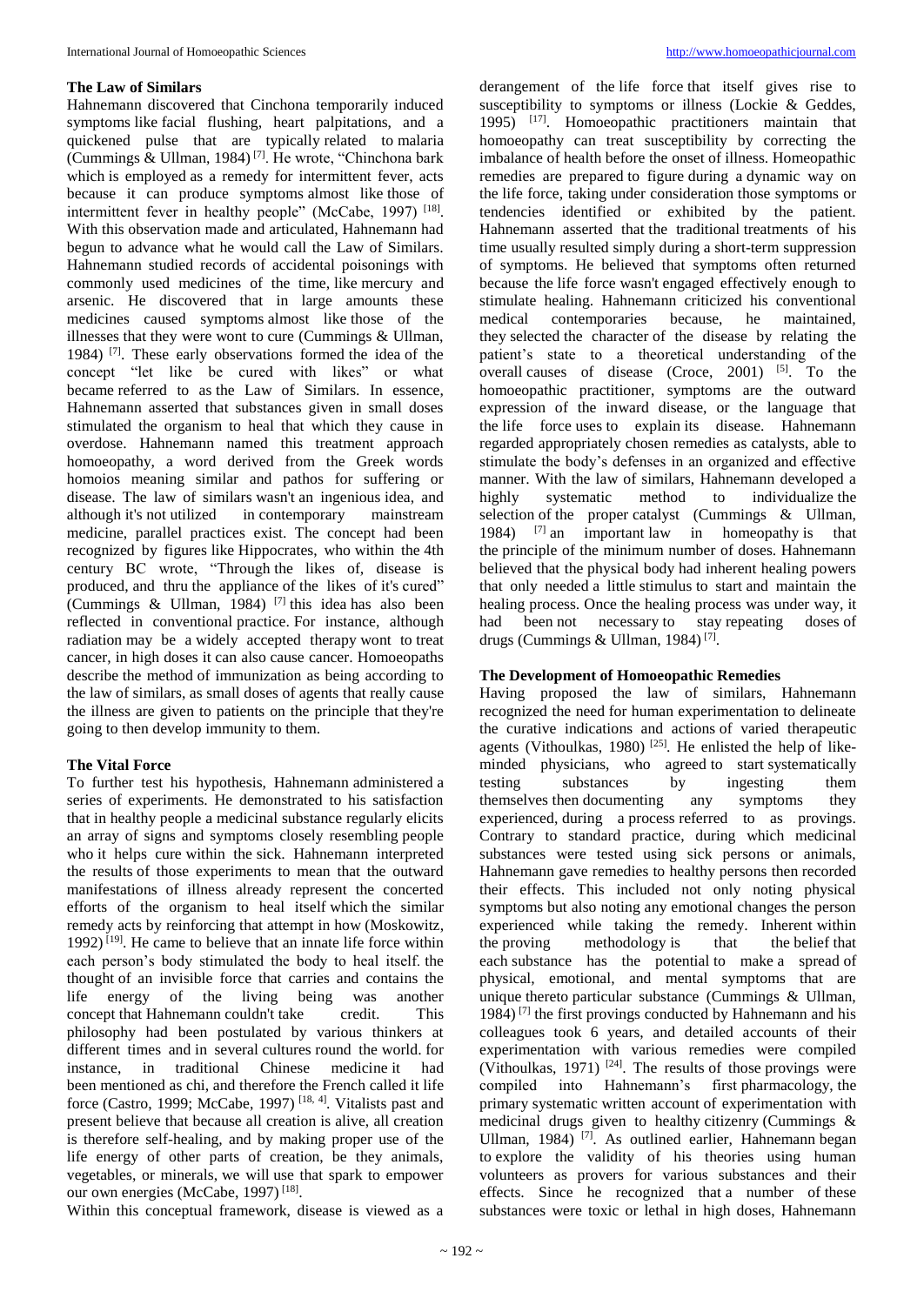administered them in highly dilute doses to make these highly dilute doses, he devised a process called potentization. Within the process of producing homeopathic medicines, the substances used are usually dissolved during a mixture of 90% pure alcohol and 10% water. The mixture is shaken occasionally and left to face for about 2-4 weeks. The mixture is then drained through an outsized press, and therefore the resulting liquid is understood because the mother tincture (Lockie & Geddes, 1995)<sup>[17]</sup>. One drop of this tincture is added to 99 drops of an alcohol and water mixture, and this is often vigorously shaken or succussed 40 times. The mixture is diluted and succussed repeatedly until the specified strength is achieved. Homeopathic medicines made within the us are manufactured from plant, animal, and mineral extracts consistent with standards published within the Homoeopathic Pharmacopoeia of the us. The Homoeopathic Pharmacopoeia of the us contains all of the knowledge necessary for correct identification of the raw materials wont to make homeopathic medicines, also as techniques for his or her manufacture and internal control. Approximately 60% of homoeopathic medicines are taken from vegetable substances, and 20% each are made up of animal and mineral sources (Lockie & Geddes, 1995; McCabe, 1997)  $[17, 18]$  the bulk of homoeopathic medicines (those of plant, animal, and mineral derivation) are available over the counter or without a prescription. Since 1938, homoeopathic remedies are recognized as drugs and their manufacture and sale regulated by the Food and Drug Administration. Hahnemann believed that dilution of a substance increased its curative power while simultaneously decreasing its potential toxicity (Gray, 2000)<sup> $[10]$ </sup>. In effect, the more dilute a remedy, the stronger it's and therefore the higher the amount or potency. Conversely, a less dilute remedy isn't as strong and thus features a lower number or potency (Lockie  $\&$  Geddes, 1995) [17]. Most homoeopathic medicines available today contains lactose-based tablets or pellets that are impregnated with a couple of drops of the potentized remedy (Lockie & Geddes, 1995) [17]. Varying potencies are an immediate results of the amount of times the first tincture is diluted. Two scales are used for describing the dilution of homoeopathic remedies substances: the decimal (x) and therefore the centesimal (c). the primary dilution using the decimal scale is that the 1x. this is often achieved when one tenth of the mother tincture is added to nine tenths alcohol then shaken vigorously (Castro, 1999)<sup>[4]</sup>. The centesimal scale is diluted using one part during a hundred of the mother tincture and is denoted using the letter c after the dilution number. Most homoeopaths consider medicines that are diluted 15 times or less to be of low potency, whereas high potency medications are people who are diluted to a greater degree (Cummings & Ullman, 1984)<sup>[7]</sup>.

The idea of potentization is one among the best controversies of homoeopathy. Most scientists maintain that it's unlikely that any molecules of an ingenious substance remain after a homeopathic remedy has been diluted beyond the 12c potency which any effect achieved using these potencies is essentially due to the consequence. Homoeopaths assert that the homoeopathic literature has recorded many successes within the treatments of both animals and infants, and that they argue that neither are vulnerable to the consequence (Castro, 1999)<sup>[4]</sup>.

# **Clinical Research on Homeopathy**

Although homoeopathy is experiencing a renaissance within the us, there are few U.S. studies conducted to look at the efficacy of treatment or to further understand its mechanism of action. Much of the homoeopathic literature consists of anecdotal, narrative testimonies by patients and practitioners who believe that homeopathic therapy has contributed to the resolution of their problems. This is not so surprising, as long as the first research approach in homoeopathy was one among observation of people treated one by one with a specific remedy, and that homoeopathic prescribing depends heavily on the concept of individualized treatment. Disease isn't treated on the diagnosis alone, but rather consistent with the entire clinical picture, including past history and therefore the general type or constitution of the patient (Cummings, 1995) [6]. Prescriptive practices of biomedicine are predominantly based upon the diagnosis of the disease alone, although some other patient characteristics are considered, such as allergies, additional diseases, and adherence to the treatment.

Conventional clinical test methodology is defined by the concept of administering one treatment to all or any patients who have an equivalent diagnosis. This method doesn't take into consideration other variables that homoeopathic practitioners believe are critical to an accurate diagnosis and treatment regimen. The selection of any homoeopathic medicine is made on the totality of the patient's symptoms. In theory, any remedy might be used for any condition if the symptoms generated by the remedy match the symptoms experienced by the patient. The homoeopathic definition of a symbol is more comprehensive than the traditional medical interpretation. For the homeopath it means any change that is experienced or observed during the course of an illness (Cummings & Ullman, 1984)<sup>[7]</sup>. Factors such as physical and mental states and changes in response to environmental stimuli are all considered relevant.

The widespread use and acceptance of this modality in other countries have resulted in most of the clinical studies of homoeopathy being conducted outside the United States. It was not until 1994 that a mainstream peer reviewed American medical journal published a randomized clinical trial of homoeopathic medicine (Jacobs, Jimenez, Gloyd, Gale, & Crothers, 1994). Although most randomized trials conducted so far don't pertain to women's health care issues, current practitioners are publishing on homoeopathic treatments for ladies and knowledge is out there that will help health care professionals to understand the range of homoeopathic treatments used in women's health care.

# **Contemporary Examinations of the Efficacy of Homoeopathy**

In 1991, a search team of epidemiologists based at the University of Limburg published a meta-analysis of clinical trials of homoeopathy. Their stated objective was to determine whether there's evidence of the efficacy of homoeopathy from controlled trials using human subjects. They began by assessing the methodological quality of 107 controlled trials that had been conducted worldwide. The trials were scored employing a list of predefined criteria of excellent methodology, and therefore the outcome of the trials was interpreted in reference to their quality (Kleijnen, Knipschild, & Riet, 1991)<sup>[14]</sup>. The researchers noted that a lot of of the trials appeared to be of very inferiority. Of the 105 trials with interpretable results, 81 indicated positive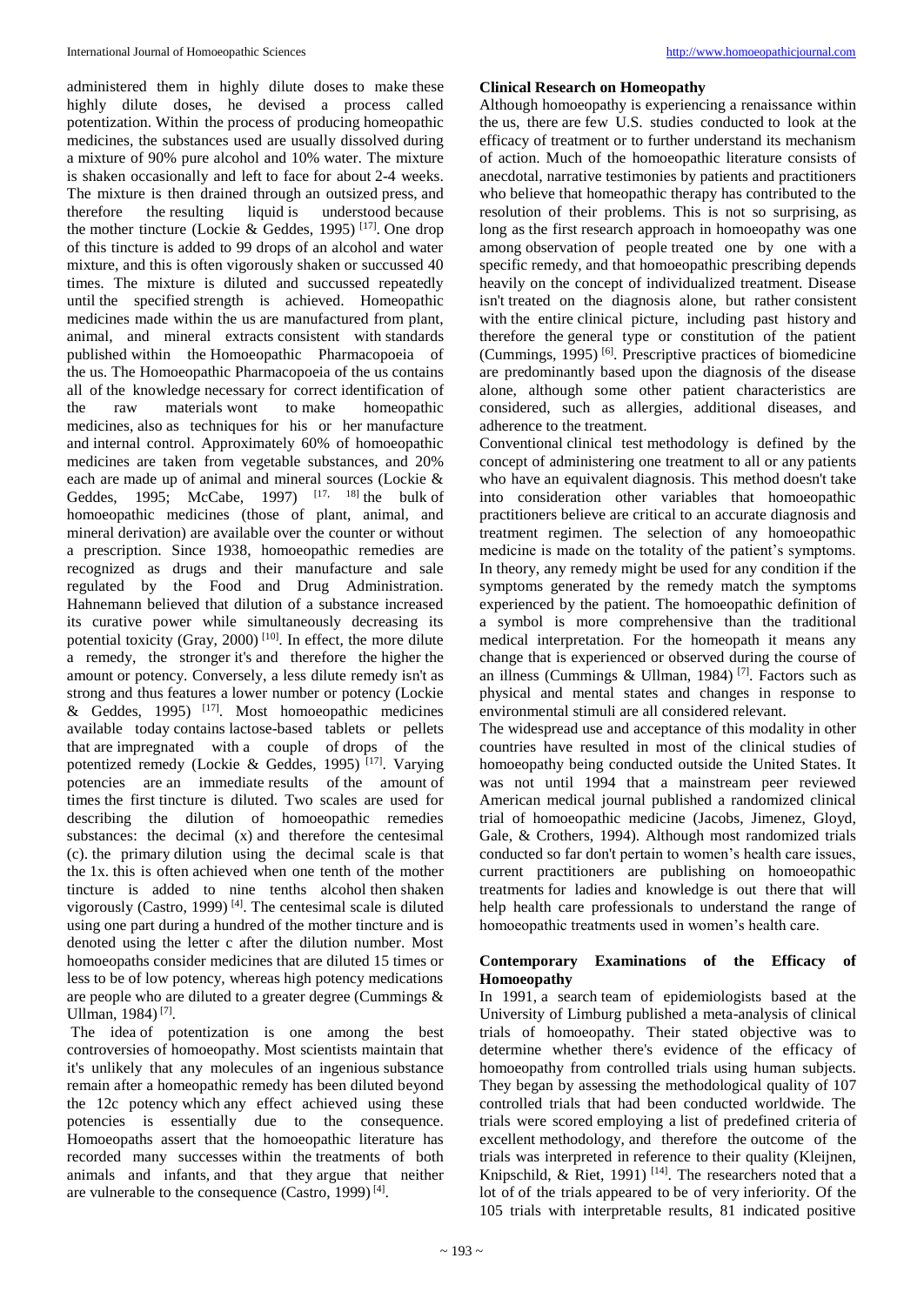results and 24 showed that no positive effects of homeopathy were found compared with mostly placebo controls (Kleijnen *et al.*, 1991)<sup>[14]</sup>. The authors noted that publication bias must be taken into consideration. They asserted that alternative journals could also be more likely to simply accept studies with positive results which reports of trials with negative results might not are submitted for publication or were rejected. Conversely, regular journals may have more readily published the results of negative trials and rejected those with positive results. In 1998, Linde and Melchart published a meta-analysis of placebocontrolled clinical trials on all sorts of homeopathy. The results of this meta-analysis were that homoeopathic treatment strategies were on the typical simpler than placebo, although consistent with the authors,

there was a scarcity of independently replicated study sets (Linde & Melchart, 1998)<sup>[15]</sup>. The authors also reported evidence of publication bias and bias within the studies which will have led to an overestimation of the calculated effects size (Linde & Melchart, 1998) [15]. In 1998, Linde and Melchart conducted a review of randomized controlled trials of traditional homoeopathy, with the goal of examining the clinical efficacy of this diagnostic process also because the remedies used. In individualized or classic homoeopathy, the remedy choice isn't supported a standard diagnosis but rather is chosen by matching the patient's symptoms with the remedy picture as described earlier. The authors evaluated randomized or quasi-randomized controlled clinical trials, during which the bulk compared an individualized homoeopathic remedy with a placebo (Linde & Melchart, 1998) [15]. Information concerning patient population demographics, methods, interventions, outcomes, and results was extracted during a standardized manner, and quality was assessed employing a checklist and two scoring systems. Those trials that provided sufficient data for evaluation and analysis were pooled during a quantitative meta-analysis (Linde & Melchart, 1998) [15]. Of the 32 trials evaluated, 28 were placebo controlled, 2 compared homoeopathy with another treatment, and a couple of compared homoeopathy with both placebo and another treatment consistent with the authors, the methodological quality of the trials varied widely. Linde and Melchart asserted that within the 19 placebo-controlled trials that provided sufficient data for meta-analysis, individualized homoeopathy was significantly simpler than placebo. However, when the analysis was restricted to the methodologically best trials, no significant effect was seen (Linde & Melchart, 1998) [15]. Linde and Melchart stated that one fundamental problem is that homeopathic trials aren't often preceded by organized and well-planned pilot tests. They acknowledged that resources to fund studies are scarce which double-blind conditions and placebo controls often interfere with everyday conditions of usual homoeopathic practice (Linde & Melchart 1998)<sup>[15]</sup>.

Interpretation of studies are often complicated because in homoeopathic practice the right remedy choice may change because the clinical picture changes with the patient. within the context of a double-blind trial, the homoeopath might not make certain if the responses, changes, or lack of responses are thanks to a failure to seek out the right remedy, a symptoms shift, lack of efficacy, or just because the patient is within the control group (Linde  $\&$ Melchart, 1998)<sup>[15]</sup>. The limited experience of homoeopaths

in conducting clinical trials is another issue. The motivation to conduct research could also be for justification within the face of skepticism, instead of innovation or critical evaluation of practice. The authors concluded that although<br>the results of obtainable randomized trials with the results of obtainable randomized trials with individualized homoeopathy suggested an impact over placebo, the evidence wasn't strongly supported, partly due to methodological shortcomings and inconsistencies. They went on to suggest that future randomized studies should be preceded by pilot studies, and future research should specialize in the replication of existing promising studies (Linde & Melchart, 1998)<sup>[15]</sup>.

# **Applications to Obstetric Care**

Homoeopathy has been wont to treat a good sort of health concerns, including problems encountered in gynecologic care and through childbearing. for instance, homoeopathy has been recommended for treatment of a good sort of discomforts and problems during pregnancy and therefore the postpartum, including anemia, nausea, pica, breech delivery, mastitis, and prolonged pregnancy, to call a couple of (Beal, 1998; Brennan, 1999; Castro 1999) [1, 27, 4] for instance how homoeopathy is used in women's health care, a homoeopathic approach to the matter of prolonged pregnancy are going to be outlined.

A frequently encountered clinical problem during the childbearing cycle may be a prolonged pregnancy without the spontaneous initiation of labor. consistent with the planet Health Organization, a protracted pregnancy is one that exceeds 42 completed weeks or 294 days or more (Cunningham *et al.*, 2001)<sup>[8]</sup> consistent with Williams Obstetrics, the incidence varies greatly, counting on the standards used, but it's estimated that approximately 8% of pregnancies are going to be prolonged.

Conventional health care providers usually manage prolonged pregnancy with the induction of labor, either by means of cervical ripening agents, the administration of oxytocin, or a mixture of the two. The first concern with a pregnancy that has exceeded a traditional duration is placental dysfunction. Generally, conventional health care providers assess the readiness of the cervix for induction then develop an appropriate plan of induction using the varied agents that are available.

The homeopathic management of the prolonged or post term pregnancy first takes into consideration that there could also be psychological issues impeding the spontaneous initiation of labor. The homoeopathic practitioner will often begin the management of this problem with a

frank discussion with the patient concerning any fears or emotions which will be preventing the initiation of labor. The practitioner also will encourage a dialogue between the patient and her significant other(s) to process any issues which will got to be addressed before the baby is born (Idarius, 1996) [12] .

Many homoeopaths consider this emotional clearing to be a primary initial step within the management of this problem. The homoeopathic practitioner also will use homeopathic medicines to stimulate the patient's life force to naturally initiate the labor process (Brennan, 1999)  $[27]$ . Several homoeopathic medicines typically are wont to manage this problem. Some practitioners employ the utilization of one remedy, whereas others have developed protocols that involve the utilization of several remedies over the course of three to six days. In accordance with the homoeopathic prescribing method, an in depth history is taken, including emotional also as physical changes. The homeopathic